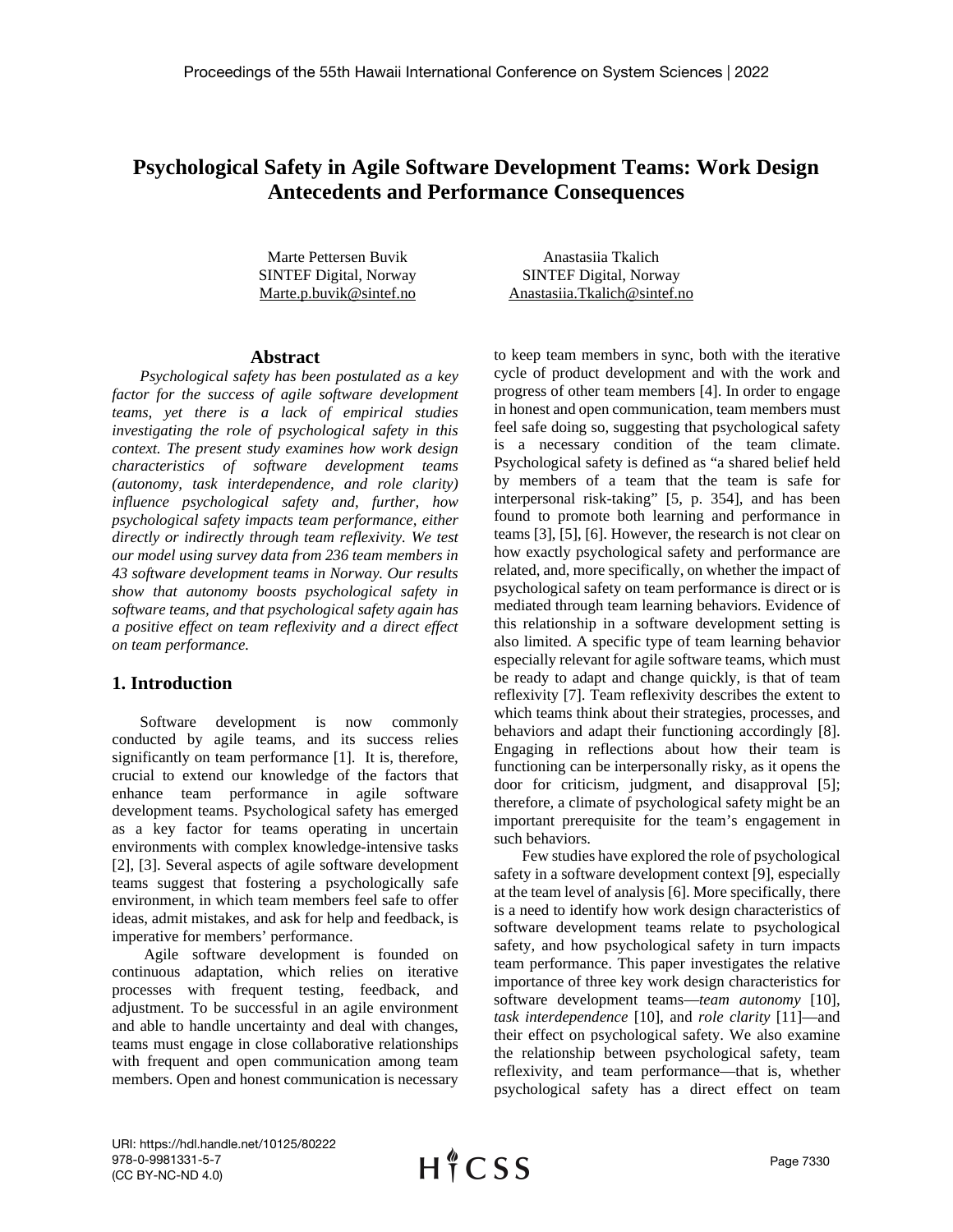performance, or whether the relationship is indirect (mediated by team reflexivity). Team reflexivity has, to our knowledge, not been investigated as a mediator of the relationship between psychological safety and team performance among software development teams. Thus, the present study seeks to answer the research question (RQ): *What are work design antecedents and performance consequences of psychological safety in agile software development teams?*

 To answer the RQ, we report quantitative findings from a survey of 43 agile software development teams in four organizations in Norway.

#### **2. Theoretical background and hypothesis**

In this section, we formulate four research hypotheses based on the RQ.

## **2.1. Work design antecedents of psychological safety in agile software development teams**

Psychological safety describes the belief that team members will respond positively when one exposes one's thoughts, such as by asking questions, seeking feedback, reporting a mistake, or proposing new ideas [5]. It enables team members to bring forth concerns and issues that in turn provide the team with valuable information. It facilitates a climate of productive discussion, allowing team members to relax their guard and engage openly in behaviors underlying learning and improvement, which creates opportunities to enhance team performance.

This construct is rooted in early research on organizational change, which mainly focused on the organizational level [12] and individual perceptions [13] of psychological safety. Edmondson [5] later posited the notion of team psychological safety operating as a shared belief or climate in the team. Shared perceptions of team safety regarding taking risks, admitting mistakes, and seeking feedback should converge at the team level, since these perceptions develop out of shared team experiences, and because team members are exposed to the same set of structural influences and work design characteristics [5].

Several antecedents of psychological safety have been identified in the literature, including personality factors (proactive personality, emotional stability, and learning orientation), positive leader relations (e.g., inclusive leadership and transformational leadership), work design characteristics (autonomy, interdependence, and role clarity), and supportive work context (peer support, trust, and overall organizational support) (for a review, see Frazier et al. [6]).

Despite the large body of research on the important role of psychological safety in teams and organizations, only a few empirical studies have focused on this topic in the context of software development teams [6], [9]. This is somewhat surprising, as the concept has gained widespread attention among software practitioners, partly attributed to the findings from Google's "Project Aristotle," which highlighted psychological safety as by far the most important factor for effective agile teams [14]. Current research also shows that agile coaches pay close attention to the level of psychological safety in software development teams and apply various techniques to increase this level [15]. The few studies conducted on teams within the software development context include Faraj and Yan's [16] study, which showed that boundary work is linked positively to psychological safety, and Lenberg and Feldt's [9] study, which demonstrated that psychological safety and clarity of team norms affect both performance and job satisfaction. Neither of these studies specifically examine which design characteristics affect the climate of psychological safety in software teams, nor do they examine the relative importance of such characteristics.

Research from other fields suggests that team structures and work design characteristics may play an important role in determining the psychological safety of teams [6], [17]. Structures and work characteristics that enable teams to get their job done may decrease the anxiety, ambiguity, and frustration team members experience and thus increase the chances that they have positive views about prospects of success, prompting them to work efficiently as a team. The work design characteristics identified by Frazier et al. [6] *autonomy*, *interdependence,* and *role clarity*—are certainly important aspects of teamwork in an agile software development context. We take a closer look at these characteristics in the following paragraphs.

The agile approach views team autonomy as a key condition that affects the team's ability to be responsive, and it emphasizes the need for close collaboration and interdependence among team members [1]. Team autonomy is the extent to which the team has considerable discretion and freedom in deciding how to carry out tasks [10], and has been found to promote psychological safety [18]–[20]. Chandrasekaran and Mishra [19], for instance, explored the role of autonomy and psychological safety as antecedents of team performance in 34 R&D project teams in high-tech organizations. Their results showed that greater autonomy was associated with greater psychological safety under the condition of relative exploration of project goals. When teams are provided with high decision-making authority to plan, design, and manage tasks, they are trusted to make important decisions, and these decisions are more likely to be accepted by team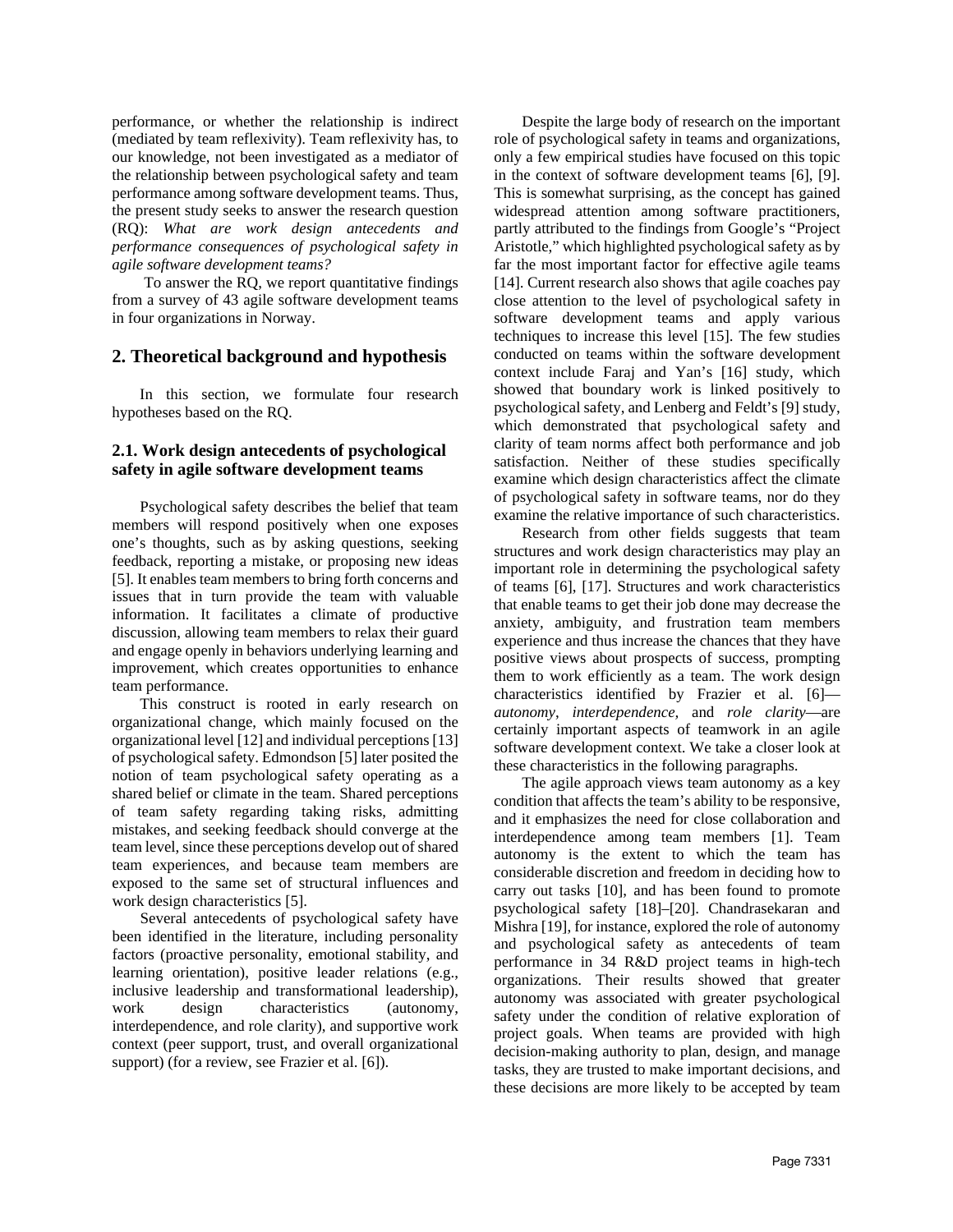members and result in positive team behaviors. Further, a high level of autonomy is likely to generate greater responsibility and accountability, which again enhances initiative in team members [21].

Agile software development teams are often responsible for the end-to-end development of a whole task and comprise team members with cross-functional expertise. This creates conditions of task interdependence in the team, referring to the degree to which the interaction and coordination of team members are required to complete tasks [22]. High interdependence in teams implies that team members are dependent on their teammates to perform their jobs and to carry out team tasks. Interdependency can encourage the development of psychological safety, as team members must cooperate with and rely on each other to accomplish their tasks [5]. If team members can complete tasks without much team collaboration and coordination, having a climate of psychological safety within the team is perhaps less critical.

Role clarity, the extent to which each individual team member has a clear understanding of their task and has clear information associated with a particular role in the team [11], [23] has been recognized as a vital factor in promoting team effectiveness in software teams [24]. Clarity about one's role in the team could also impact the level of psychological safety in the team [5]. A team member´s confidence that he or she knows his or her tasks should make it easier to speak up with questions, challenges, and concerns, thus boosting a climate of psychological safety.

Based on this review of work design characteristics as antecedents of psychological safety, we propose the following hypothesis:

*Hypothesis 1 (H1): The work design characteristics of autonomy, interdependence, and role clarity will positively affect psychological safety.* 

Next, we consider the way psychological safety impacts the performance of software development teams.

#### **2.2. The impact of psychological safety on reflexivity and team performance**

The belief that a team is safe for interpersonal risktaking should translate into team behaviors that favor members' ability to accomplish tasks. A safe environment minimizes the potential negative consequences of making mistakes or taking initiative, which can make teams more focused on the task, again leading to improved performance [16], [25]. In a metastudy of psychological safety in the workplace, Frazier et al. [6] found that psychological safety was positively related to several outcomes, including information sharing, learning behavior, employee engagement, task

performance, satisfaction, and commitment. Of these, information sharing and learning behavior showed the strongest relationship with psychological safety. This aligns with previous findings on the positive influence of psychological safety on team learning [2], [3], [5]. Research suggests that psychological safety creates the environmental conditions for team learning to occur, allowing team members to overcome the anxiety and fear of failure that is often necessary for learning and thus enabling the team to focus on improvement rather than being concerned about how others will react to their actions [6].

Central to the learning process is reflection [5], and a construct related to team learning is team reflexivity. Team reflexivity is defined as the extent to which group members overtly reflect upon, and communicate about, the group's objectives, strategies, and processes and make changes accordingly [26]. Reflexivity has been recognized as a valuable factor in developing effective work teams [27], and is suggested to be of particularly high importance for teams operating in uncertain environments where changes and adaption are common, as is the case for most software development teams . Software development requires myriad complex problems to be solved using various skills. Teams must deal with ever-changing customer requirements and technological changes, which makes continuous reflection on the best course of action imperative [28]. When teams engage in reflection, they develop a better sense of what is done, why, and how, and can adjust their behaviors and actions accordingly [27]. However, the process of openly reflecting on and adjusting the teams' strategies and processes might be perceived as risky, potentially evoking uncertainty and anxiety in team members [29]. Thus, a psychologically safe atmosphere promotes open and honest communication. Previous research has found positive links between psychological safety and reflexivity [30]. Based on this, we suggest that psychological safety can create good conditions for reflection in the team because it removes barriers to learning, risk-taking, and openness during interactions. We therefore suggest the following hypothesis:

*Hypothesis 2 (H2): Psychological safety will positively affect team reflexivity.* 

The extensive research on psychological safety shows consistent evidence that psychological safety plays a role in enabling performance outcomes [2]. However, some discrepancy exists in establishing *how* psychological safety impacts team performance. Several studies indicate that psychological safety indirectly affects performance through team learning [3], [5], whereas other studies evidence direct effects of psychological safety on team performance (see Frazier et al. [6] for a review). Team learning has been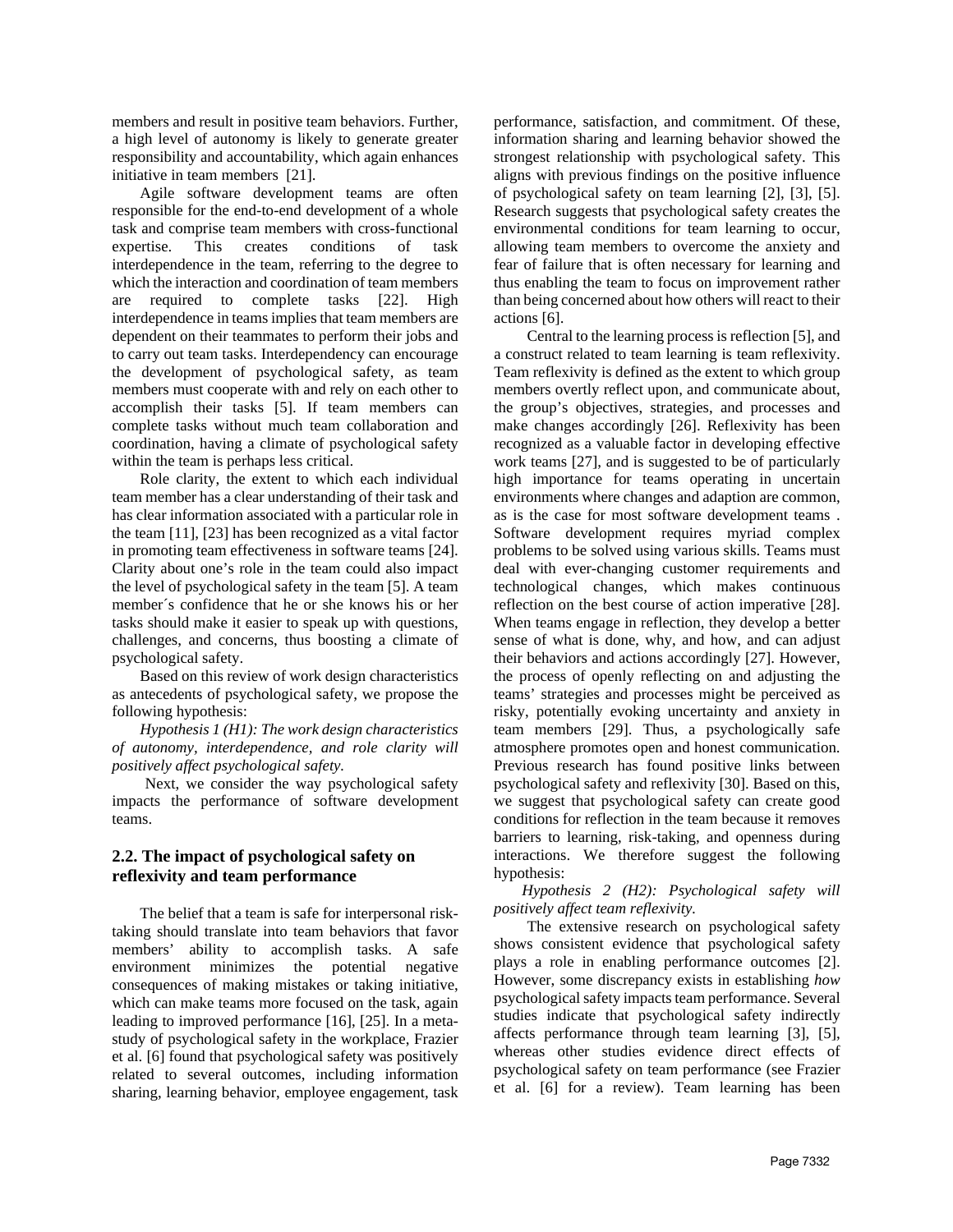postulated to mediate the effect of psychological safety on team performance and to facilitate the team's ability to accomplish its work, rather than playing a direct role in the team's performance actions [5]. In a metaanalysis, Sanner and Bunderson [3] found evidence of the mediating effect of team learning. As Edmondson [5] pointed out, psychological safety is the "engine" of performance but not the "fuel"; thus, other factors affect the mechanism in the underlying process. Team reflexivity may be the factor conveying the effect of psychological safety on team performance in software development teams. When teams feel psychologically safe, they are more likely to engage in reflection processes, which are needed to improve performance. By engaging in reflective behaviors, teams can more effectively perform their tasks [31]. Based on this, we suggest the following hypothesis:

*Hypothesis 3 (H3): Team reflexivity mediates the relationship between psychological safety and team performance.* 

While there is strong evidence of the proposed mediating effect, some studies show a positive direct relationship between psychological safety and performance [6], [32]. In an extensive meta-study, Frazier et al. [6] examined 136 independent samples representing nearly 5,000 groups to assess the antecedents and outcomes of psychological safety, and found that psychological safety directly predicted incremental variance in task performance. Further, Sanner and Bunderson [3] found that psychological safety was more strongly associated with performance (both direct and indirect through learning) in teams with knowledge-intensive tasks. Agile software development teams typically work on knowledge-intensive tasks: tasks that require applying, interpreting, and recombining team members' specialized knowledge. They are often granted high levels of autonomy, which makes the team responsible for identifying the best course of action, rather than simply executing others' decisions. Psychological safety might affect team performance more acutely in such settings. This theory is grounded in beliefs that the team's "social fabric" becomes more critical for performance when the task requires greater social interaction and collective problem-solving, as in complex knowledge-intensive work such as in software development [3]. Thus, psychological safety and team performance may share a direct link in this setting, and we therefore propose the following hypothesis:

*Hypothesis 4 (H4): Psychological safety will positively affect team performance.* 

#### **2.3. The research model**

Figure 1 shows our research model summarizing our hypothesis. Context variables of the teams (team size, role tenure, and time spent on the team) were included in the research model as control variables.



**Fig. 1. Research model**

Considering the existing literature and the specific conditions agile software development teams operate under, this study hypothesizes that the work design characteristics of autonomy, interdependence, and role clarity will positively affect psychological safety in this setting (H1). Further, we suggest that psychological safety demonstrates a positive relationship with team reflexivity (H2), and that team reflexivity mediates the relationship between psychological safety and team performance (H3). In addition, this study posits that a direct relationship exists between psychological safety and team performance (H4).

## **3. Methods**

In this section, we outline our data collection process and sample, the measures employed, and the statistical procedures used.

#### **3.1. Data collection and sample**

To test the proposed hypotheses, we conducted a quantitative study with survey data from software development teams in four organizations in Norway: two consultant firms within software development and two bank and finance companies. Email addresses from team members working in software development were provided to the researchers, and the questionnaire was distributed and collected electronically via an online survey platform. All participants were given information about the purpose, data protection, and confidentiality before accepting the invitation to participate. The data collection took place in June 2020, and since this was in the middle of the COVID-19 lockdown, the teams were instructed to give their answers based on how they regularly perceive these factors in their teams, rather than considering the specific circumstances of working from home.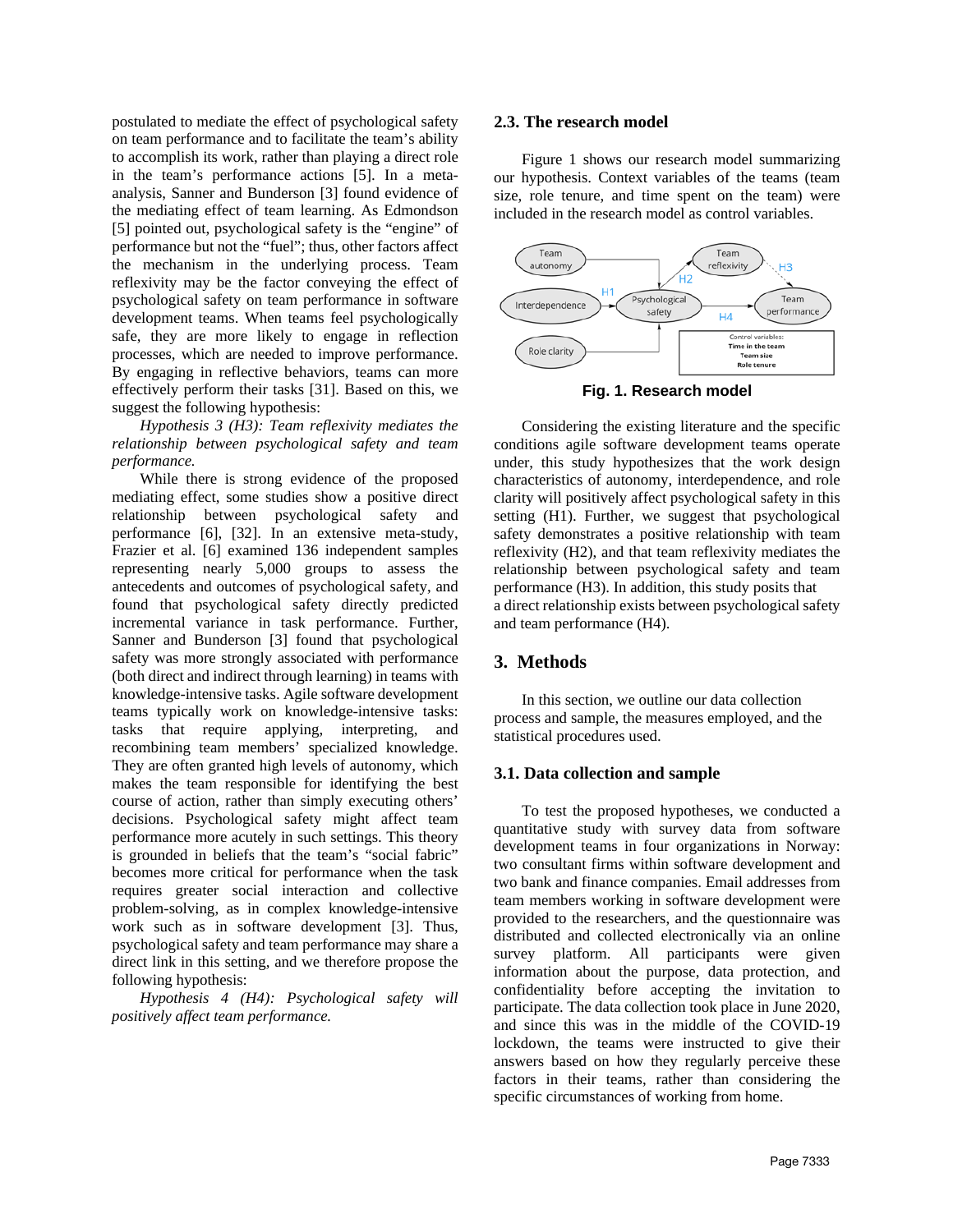In total, 239 team members from 45 teams responded. Two teams were excluded from the sample because they had fewer than three participants, leaving us with a final sample consisting of 236 team members from 43 teams, providing an overall response rate of 78 percent. The distribution of teams across the four organizations was 14, 10, 7, and 12. The team size ranged from 3 to 10 members, with an average of 5.5 members per team. A total of 72.7 percent of the participants were male, and the age distribution was as follows: 2.8 percent were aged 18–24, 38.9 percent were 25–34, 34.1 percent were 35–44, 19 percent were 45– 54, and 5.2 percent were 55 or older.

#### **3.2. Measures and statistical procedures**

All variables were measured with existing validated measures. They were given on a five-point Likert scale, ranging from 1 to 5.

**Team autonomy** was measured with six out of the eight original items from Langfred's [10] team autonomy scale. This is a modified version of a wellvalidated scale for individual job autonomy, adapted to the team level. An example of an item from the scale is

*"The team is free to decide how to go about getting work done".* Team members were asked to assess how much they agreed with the statements concerning the level of autonomy in their team on a five-point scale ranging from 1 ("completely disagree") to 5 ("completely agree").

**Task interdependence** was measured on a sevenitem scale adapted from Langfred [10]. An example of an item is the following: *"Team members have to work together to get team tasks done".* The degree of task interdependence was measured on a five-point scale ranging from 1 ("completely disagree") to 5 ("completely agree").

**Role clarity** was measured with five items on the original six-item scale developed by [11]. An example of an item is: "*I know what my responsibilities are"*. Role clarity is measured on a five-point scale ranging from 1 ("completely disagree") to 5 ("completely agree").

**Psychological safety** was measured with the sevenitem scale developed by Edmondson [5]. Of the original seven items, this study used only the four that exhibited good indicator reliability. An example of the items used in this study is: "*It is safe to take a risk on this team".* The respondents assessed to what extent they agreed with the set of statements regarding the psychological safety in their team, ranging from 1 ("completely disagree") to 5 ("completely agree").

**Team reflexivity** was measured with seven items on the original eight-item scale developed by Carter and West [33]. Of the seven items, five items demonstrated

high reliability and were included in the analysis. An example item of this scale is: "*We regularly discuss whether the team is working effectively together".* Team members were asked to rate the reflexivity in their team on a five-point scale from 1 ("completely disagree") to 5 ("completely agree").

**Team performance** was measured by three items based on scales developed by Jehn, Northcraft, and Neale [34]. Team members were asked to rate their team performance in terms of efficiency, quality, and overall performance. A sample item is: *"How would you assess your team performance in terms of efficiency?"*. The responses were given on a scale ranging from 1 ("very poor") to 5 ("very good").

**Control variables.** We included three control variables in the analysis: *team size*, *role tenure,* and *time spent on the team*. These variables could potentially account for variance in the output variables. Team size is an important structural variable with potential influences on both team processes and team outcomes such as performance. In addition, tenure of the roles of team members was included as a control variable because the level of role clarity and its potential effect on the dependent variable could be influenced by how much experience the individual team members have had in their respective roles. Finally, how much time each team member spends on the team may also affect team processes and outcomes. Whether the team has members who are just working part-time on the team or consists of only full-time members may have some implications for the variables of interest in this study. *Team size* was calculated based on how many team members from each team participated in the survey. We chose to proceed in this way because the average response rate per team was quite high (78%). Individuallevel responses on *role tenure* were collected through a 5-point item, *"How long have you been having your current role in the company?"*  $(1 = 0-2 \text{ years}; 5 = 15 \text{ or } 1)$ more years). The item for *time spent on the team* was *"How much of your time do you work on this team?*" (1  $=$  less than 25%;  $5 =$  around 90% or full-time). *Role tenure* and *time spent on the team* were aggregated based on the scores provided by individual team members, so that the scores represented the average *role tenure* or *time spent on the team* for each team. The summary of the control variables is shown in Table 1.

**Data aggregation.** As all hypotheses in the present study refer to the team level, we aggregated the initially individual-level data to the team level. All the variables, except role clarity and team performance, assumed a referent-shift consensus model [35]. In a referent-shift model, the referent is directed towards the team because these constructs are collective in nature. Rather than asking team members about their own individual perceptions, referent shift incorporates the team as a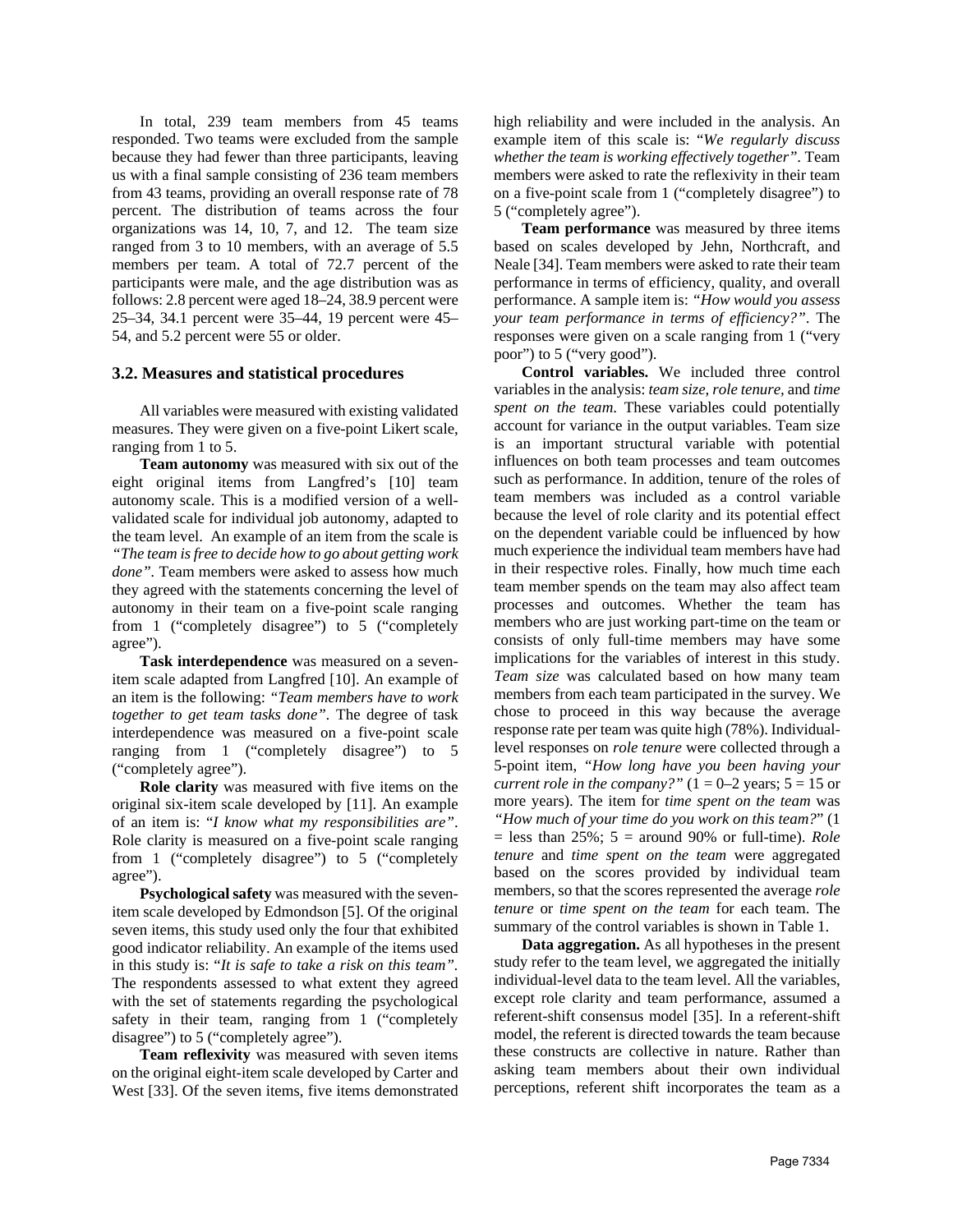whole. In contrast, role clarity and team performance assumed a consensus model [35] with the referent items directed at the individual team members because the construct resides in the individual's own perception of their role clarity and how well the team performed. Both forms of models assume that team members share a common perception and therefore interrater agreement is necessary to justify aggregation. To do this, the within-group agreement index  $r_{wg(j)}$  [36] was assessed for all measures.

**Data analyses.** Data analyses were performed using Stata/MP version 16.1, which is a commonly applied software tool for statistical analyses. To test the hypothesis in the research model, we used partial least squares structural equation modeling (PLS-SEM) as the data analysis procedure. This procedure is recommended for data with relatively small sample sizes, and it allows for avoiding issues with nonnormally distributed data [37]. The reliability and validity of the model were assessed by evaluating the measurement model (how well the latent variables reflect the variance in the measured items) [37]. This was done on the basis of indicator reliability (item loadings' size), composite reliability, convergent validity (average variance extracted (AVE)), and discriminant validity [37]. Composite reliability was examined by evaluating Dillon-Goldstein's rho (DG rho), which is an alternative to Cronbach's alpha in which the recommended level should be above 0.7. Discriminant validity (whether latent variables are sufficiently independent of each other) was assessed by comparing AVE values to the squared correlations among the latent variables in the model.

We tested the hypothesis by assessing the structural part of the model. The mediating effect of team reflexivity (H3) was tested following Baron and Kenny's procedure [38] adjusted by Iacobucci et al. [39]. Finally, we tested potential common method bias (CMB) in the model through variance inflation factor (VIF) which is argued to be a reliable indicator of CMB in PLS-SEM [40]. Researchers argue that CMB can lead to results that are not due to the constructs of interest, but rather to the measurement method, especially when it comes to behavioral research [41]. As a remedy, the assessment of VIF allows for uncovering possible multicollinearity in a PLS-SEM model [40].

#### **4. Results**

Since our study focuses on the team level, we first report results of the within-group interrater agreement test that is recommended to justify the aggregation. As shown in Table 1, all average  $r_{wg(j)}$  values are at about the threshold of 0.7, which, according to LeBreton and Senter [36], indicates acceptable interrater agreement

within teams. The aggregation of individual-level data with team-level data is thus justified. Table 1 also shows average values and standard deviations of the aggregated variables.

**Table 1. Summary of the aggregated variables for all teams**

| Aggregated variable  | M    | SD   |      | $r_{wg(j)}$ |  |
|----------------------|------|------|------|-------------|--|
|                      |      |      | M    | SD          |  |
| Team autonomy        | 3.92 | 0.45 | 0.87 | 0.16        |  |
| Task                 | 3.74 | 0.43 | 0.82 | 0.21        |  |
| interdependence      |      |      |      |             |  |
| Role clarity         | 3.86 | 0.36 | 0.78 | 0.26        |  |
| Psychological safety | 3.93 | 0.31 | 0.88 | 0.16        |  |
| Team reflexivity     | 3.55 | 0.42 | 0.86 | 0.17        |  |
| Team performance     | 4.10 | 0.31 | 0.90 | 0.06        |  |
| Control variables    |      |      |      |             |  |
| Time in the team     | 3.64 | 0.34 |      |             |  |
| Role tenure          | 1.68 | 0.52 |      |             |  |
| Team size            | 5.49 | 1.54 |      |             |  |

As shown in Table 2, all the standardized loadings are close to or above the recommended threshold of 0.7, AVE exceeds the recommended level of 0.5, and all D.G. Rho values are above the level of 0.7. These findings indicate acceptable indicator reliability, composite reliability and convergent validity. Table 3 demonstrates that the AVE values are larger than the squared correlations among the latent variables in the model, which suggests acceptable discriminant validity of the measurement model.

**Table 2. The measurement model**

| Latent variable  | <b>Items</b> | Loadings    | D.G.<br>Rho | AVE   |
|------------------|--------------|-------------|-------------|-------|
| Team autonomy    | 6            | 0.758-0.916 | 0.937       | 0.714 |
| Task             | 7            | 0.720-0.875 | 0.920       | 0.623 |
| interdependence  |              |             |             |       |
| Role clarity     | 5            | 0.657-0.893 | 0.893       | 0.629 |
| Psychological    | 4            | 0.658-0.793 | 0.810       | 0.518 |
| safety           |              |             |             |       |
| Team reflexivity | 5            | 0.777-0.941 | 0.943       | 0.768 |
| Team             | 3            | 0.775-0.954 | 0.909       | 0.770 |
| performance      |              |             |             |       |

As shown in Table 4, among the work design characteristics, only team autonomy is a significant positive predictor of psychological safety ( $\beta$  = .352,  $p$  < .05), but not of task interdependence ( $\beta$  = .248,  $p$  = .102) or role clarity ( $\beta$  = .211,  $p$  = .210). As expected, teams with a higher degree of autonomy also reported higher levels of psychological safety, but we did not find the same for task interdependence and role clarity. H1 is thus partially supported. Further, psychological safety is significantly positively related to team reflexivity ( $\beta$  = .313,  $p < .05$ ), indicating that the teams with high psychological safety are also the teams that reflected on their practice and were willing to adjust it accordingly. H2 is thus supported. Following the steps suggested by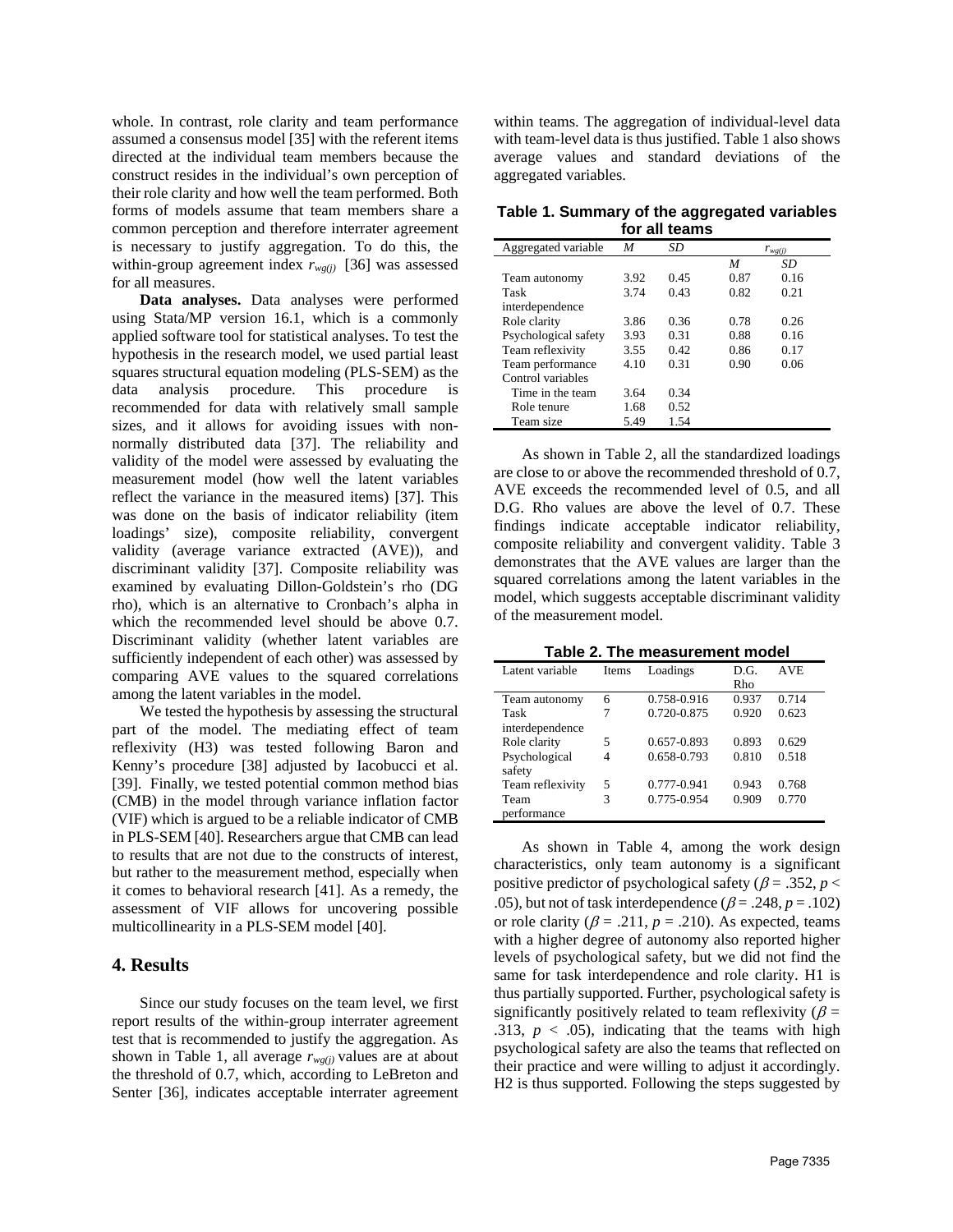Iacobucci et al. [39], we assess the mediation in two steps: (1) psychological safety is significantly related to team reflexivity ( $\beta$  = .313,  $p$  < .05) and (2) team reflexivity is not significantly related to team performance  $(\beta = .171, p = .237)$ . Since (2) is not significant, there is no evidence of mediation. The Sobel test is not significant (Sobel test = .054,  $p = .306$ ), confirming the absence of mediation. H3 is thus rejected. Psychological safety is significantly positively related to team performance ( $\beta$  = .419,  $p < .01$ ), suggesting that teams with higher perceived psychological safety also perform better than teams with lower psychological safety, which supports H4. Finally, all VIF values in the model range between 1.023 and 1.380, which is significantly lower than the threshold of 2.5 recommended by Hair et al. [37] for PLS-SEM. This, in combination with other reliability diagnostics, indicates that the findings are not due to the measurement method.

|                  | <b>Team</b><br>autonomy | <b>Task interdependence</b> | <b>Role clarity</b> | <b>Psychological safety</b> | <b>Team</b><br>reflexivity | <b>Team</b><br>performance |
|------------------|-------------------------|-----------------------------|---------------------|-----------------------------|----------------------------|----------------------------|
| Team autonomy    |                         |                             |                     |                             |                            |                            |
| Task             | 0.001                   |                             |                     |                             |                            |                            |
| interdependence  |                         |                             |                     |                             |                            |                            |
| Role clarity     | 0.172                   | 0.133                       |                     |                             |                            |                            |
| Psychological    | 0.198                   | 0.113                       | 0.211               |                             |                            |                            |
| safety           |                         |                             |                     |                             |                            |                            |
| Team reflexivity | 0.074                   | 0.069                       | 0.067               | 0.117                       |                            |                            |
| Team performance | 0.056                   | 0.150                       | 0.246               | 0.274                       | 0.123                      |                            |
| Time in the team | 0.029                   | 0.027                       | 0.026               | 0.002                       | 0.009                      | 0.022                      |
| Role tenure      | 0.020                   | 0.008                       | 0.000               | 0.043                       | 0.047                      | 0.055                      |
| Team size        | 0.000                   | 0.021                       | 0.027               | 0.005                       | 0.047                      | 0.039                      |
| AVE              | 0.714                   | 0.623                       | 0.629               | 0.518                       | 0.768                      | 0.770                      |

**Table 3. Discriminant validity (Squared correlations < AVE)**

#### **Table 4. The structural model (with standardized coefficients and standard errors)**

| .                |                                |                            |                            |  |
|------------------|--------------------------------|----------------------------|----------------------------|--|
|                  | <b>Psychological</b><br>safety | <b>Team</b><br>reflexivity | <b>Team</b><br>performance |  |
|                  | ß                              |                            | β                          |  |
| Team autonomy    | $0.352*$                       |                            |                            |  |
| Task             | 0.248                          |                            |                            |  |
| interdependence  |                                |                            |                            |  |
| Role clarity     | 0.211                          |                            |                            |  |
| Time in the team | $-0.046$                       | 0.121                      | $-0.144$                   |  |
| Role tenure      | $-0.136$                       | $-0.095$                   | $-0.146$                   |  |
| Team size        | 0.007                          | 0.215                      | 0.131                      |  |
| Psychological    |                                | $0.313*$                   | $0.419**$                  |  |
| safety           |                                |                            |                            |  |
| Team reflexivity |                                |                            | 0.171                      |  |
| $\mathbb{R}^2$   | 0.26                           | 0.09                       | 0.27                       |  |

*\*p* < 0.05, \*\* *p* < 0.01

#### **5. Discussion and conclusions**

This study was undertaken to extend our knowledge of the antecedents and consequences of psychological safety in software development teams. More specifically, we hypothesized that the work<br>design characteristics of autonomy, task design characteristics of autonomy, task interdependence, and role clarity would positively affect psychological safety in this setting. The results partly confirmed our hypothesis, with autonomy significantly affecting psychological safety. The other

two work characteristics, task interdependence and role clarity, were not significant, contrary to our predictions. The results were somewhat surprising as Frazier et al.'s [6] comprehensive meta-analysis showed that interdependence had the strongest relationship with psychological safety at the individual level of analysis, while role clarity had the strongest effect at the group level of analysis. In their study, however, autonomy showed significant effects at both levels, thus supporting our results.

The finding that autonomy had more effect on psychological safety in our study can be explained through the important role that autonomy plays in the setting of agile software development teams. In software development, the team must be able to deal with disruptive events as and when they arise, and agile methods, therefore, emphasize team autonomy in organizing and performing work [42]. The decentralized decision-making power enables teams to be effective in sensing and responding to environmental changes [43]. To be adaptive and agile, software development teams must be willing to take risks and experiment through trial-and-error [44], but this requires that team members feel safe to take risks and suggest ideas. The autonomy granted to the team may make the team more willing to freely experiment and search for solutions, thus prompting psychological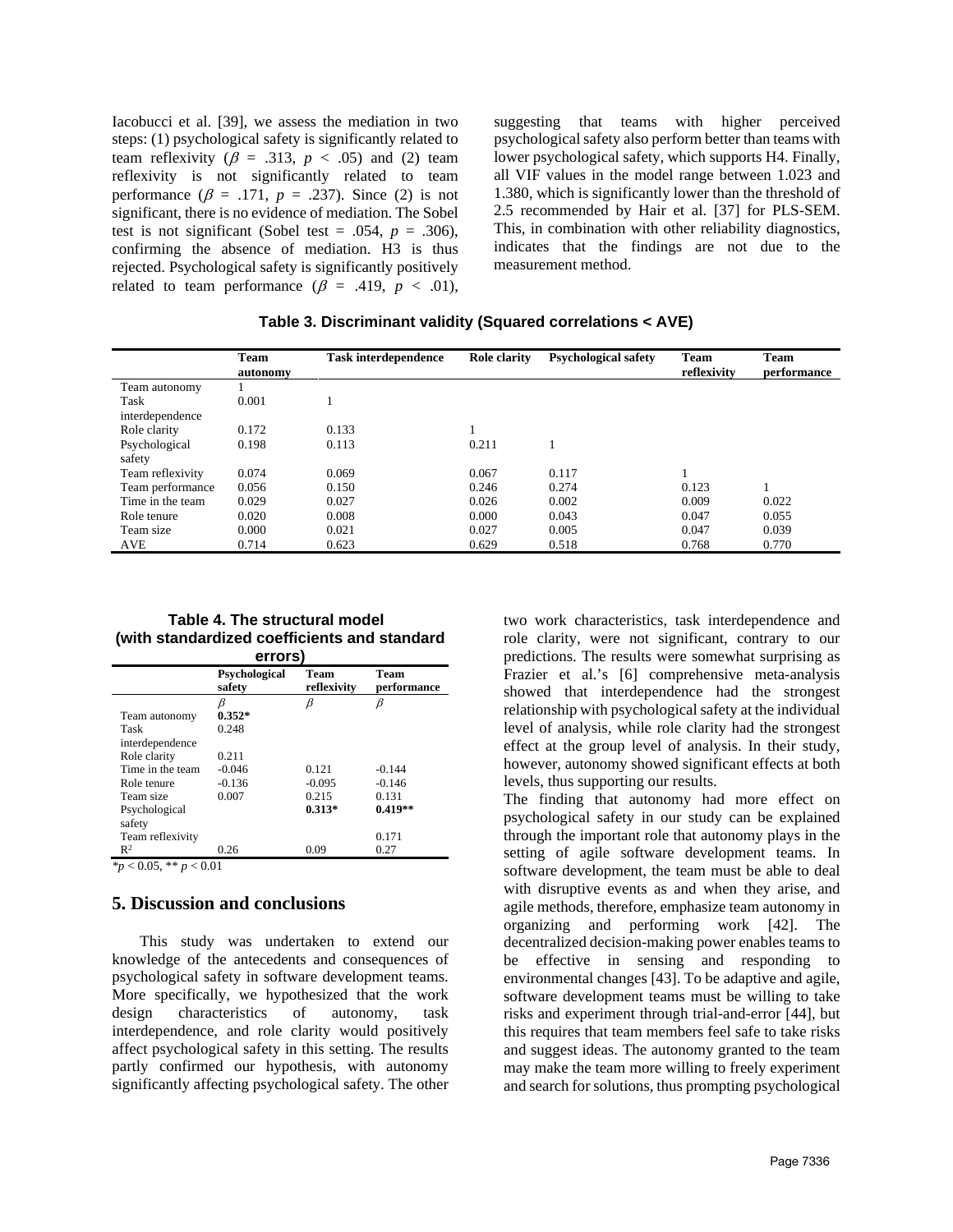safety in the team. The lack of evidence in our results that interdependence and role clarity positively affect psychological safety in software development teams may also be due to possible combined effects of the three work design variables that were not accounted for in this study. For instance, previous studies have found interactional effects of team autonomy and interdependence on team performance, showing a positive effect of team autonomy on performance when interdependence is high and a negative effect when interdependence is low (e.g., [10]). Relatedly, Kakar [42] found that team autonomy had a significant positive impact on team cohesion only when both task and outcome interdependence was high. This could imply that interactional effects between autonomy and interdependence account for the lack of significant effect of interdependence on psychological safety in this study.

In addition to investigating the effects of work design characteristics on psychological safety, the present study also examined how psychological safety affects team performance. Previous research is inconclusive on the way psychological safety relates to performance, with some arguing for a direct effect and others showing an indirect effect on team performance mediated by team learning [3], [5], [6]. Based on this, we predicted that psychological safety would have both direct and indirect effects on team performance in software development teams, with psychological safety being positively related to team reflexivity, and reflexivity partly conveying the effects of psychological safety on team performance. The results confirm our expectation that psychological safety positively affects team reflexivity. The total variance explained is rather low (9%), however, implying that other factors may better explain the level of team reflexivity. However, our finding augments theory as, to our knowledge, this study is the first on psychological safety in relation to team reflexivity in the context of software development teams.

Contrary to our expectations, we did not find that team reflexivity mediated the relationship between psychological safety and team performance. This result was unanticipated, as previous research showed relatively strong support for the mediating effect of the related construct of team learning. However, the effect of team reflexivity on team performance was not evident in our analysis. The lack of mediation effect could be due to several possible reasons. One reason could be the relatively small sample size, as mediation is notoriously difficult to prove due to lack of power [45]. Another reason could be that the impact of reflexivity on performance may be contingent on other factors not included in this study. Kakar [28], for example, found that reflexivity enhanced team

performance in software development teams when the tasks were innovative and outcome interdependence was high, thus implying that high reflexivity may not be favorable for all task settings of software teams. While the teams in our study utilized agile methods in their software development processes, we would expect that there also could be more routine tasks and plan-driven methods in parallel in these teams. Dingsøyr et al. [46] acknowledge this and argue that mixes and remixes of practices are typically found in work situations depending on several aspects, including user requirements, skills of team members, and complexity of the software developed.

While our results did not support the mediation of team reflexivity, they showed the direct effect of psychological safety on team performance. This is in line with previous research and was anticipated based on the reasoning that social norms, such as psychological safety, should have more impact on performance when teams work on complex knowledge-intensive tasks. Our findings show that the link between psychological safety and team performance is relatively strong. At the same time, we should point out that our measure of team performance reflected only the team members' own assessment.

## **6. Limitations and future research**

Despite providing substantial contributions to the literature, the present study faces some limitations. These limitations mainly concern self-reported data, small sample size, and the study´s cross-sectional nature. The data were collected through self-reporting and thus are potentially a subject for the CMB. To reduce this bias (CMB), we applied the established pre-existing instruments for constructing the questionnaire and validated our statistical model through the techniques recommended for PLS-SEM [37], [40]. It is also possible that the self-reported measures of team performance may have impacted the relationship between the hypothesized variables. Further research should therefore include external performance measures to test these relationships. Another limitation is the relatively small sample size (43 teams aggregated from 236 respondents), which may create uncertainty with regard to the significance of the result. To mitigate the effect of the small sample size, we applied the PLS-SEM statistical procedure that is recommended for such cases [37]. However, a task for future research could be to verify our findings. Finally, the data were collected at a single point in time, which makes the study cross-sectional. It is worth noting that this point in time coincided with the onset of the COVID-19 pandemic and may therefore have affected the team members' perceptions about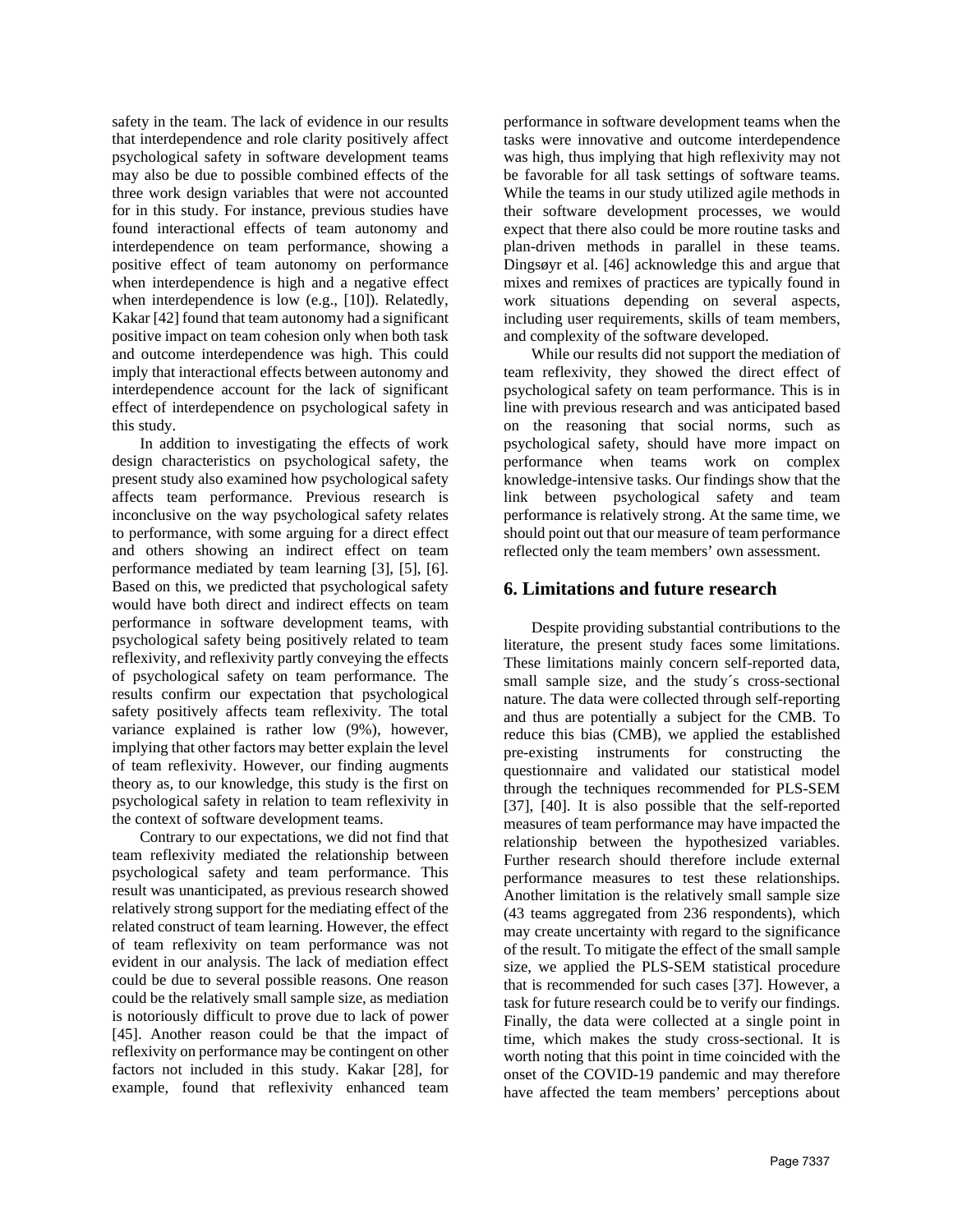their team. However, remedies preventing this were taken by prompting respondents to consider how they perceive the team in a regular setting and not the special context they were working in at the time. The cross-sectional nature of the study, however, makes it problematic to reach final conclusions about the causality of the relationships between the variables (for example, whether psychological safety indeed *leads* to better team performance). We recommend additional research to validate our findings in other contexts. Our findings have several implications for practice. The strong effect of autonomy on psychological safety gives us reason to believe that granting high levels of autonomy to teams is favorable, in that it promotes conditions for psychological safety to develop. Our finding that psychological safety affects both reflexivity and team performance makes it even more important to create good conditions for developing psychological safety in software

## **7. References**

- [1] N. B. Moe, T. Dingsøyr, and T. Dybå, "A teamwork model for understanding an agile team: A case study of a Scrum project," *Information and Software Technology*, vol. 52, no. 5, pp. 480–491, 2010.
- [2] A. C. Edmondson and Z. Lei, "Psychological Safety: The History, Renaissance, and Future of an Interpersonal Construct," *Annu. Rev. Organ. Psychol. Organ. Behav.*, vol. 1, no. 1, pp. 23–43, Mar. 2014.
- [3] B. Sanner and J. S. Bunderson, "When feeling safe isn't enough: Contextualizing models of safety and learning in teams," *Organizational Psychology Review*, vol. 5, no. 3, pp. 224–243, Aug. 2015.
- [4] S. Thorgren and E. Caiman, "The Role of Psychological Safety in Implementing Agile Methods across Cultures," *Research-Technology Management*, vol. 62, no. 2, pp. 31–39, Mar. 2019.
- [5] A. Edmondson, "Psychological Safety and Learning Behavior in Work Teams," *Administrative Science Quarterly*, vol. 44, no. 2, pp. 350–383, Jun. 1999.
- [6] M. L. Frazier, S. Fainshmidt, R. L. Klinger, A. Pezeshkan, and V. Vracheva, "Psychological Safety: A Meta-Analytic Review and Extension," *Personnel Psychology*, vol. 70, no. 1, pp. 113–165, 2017.
- [7] T. Dingsøyr, T. E. Fægri, T. Dybå, B. Haugset, and Y. Lindsjørn, "Team Performance in Software Development: Research Results versus Agile Principles," *IEEE Software*, vol. 33, no. 4, pp. 106– 110, Jul. 2016.
- [8] U. Konradt, K.-P. Otte, M. C. Schippers, and C. Steenfatt, "Reflexivity in Teams: A Review and New Perspectives," *The Journal of Psychology*, vol. 150, no. 2, pp. 153–174, Feb. 2016.
- [9] P. Lenberg and R. Feldt, "Psychological safety and norm clarity in software engineering teams," in *Proceedings of the 11th International Workshop on Cooperative and Human Aspects of Software Engineering*, Gothenburg Sweden, May 2018, pp. 79–86.

development teams. Our study implies that psychological safety can mitigate the reasons why team members hesitate to engage in reflection and learning behaviors. Psychological safety has been endorsed by software development practitioners and found to positively impact team behaviors and performance; however, few studies consider software development teams. We aimed to enhance understanding of the antecedents and consequences of psychological safety in this context. Our findings suggest that team autonomy boosts psychological safety, and that psychological safety again positively affects team reflexivity and team performance in software development teams.

#### **Acknowledgements**

This study is supported by the Research Council of Norway (grant 267704).

- [10] C. W. Langfred, "Autonomy and Performance in Teams: The Multilevel Moderating Effect of Task Interdependence," *Journal of Management*, vol. 31, no. 4, pp. 513–529, Aug. 2005.
- [11] L. A. King and D. W. King, "Role conflict and role ambiguity: A critical assessment of construct validity.," *Psychological Bulletin*, vol. 107, no. 1, p. 48, 1990.
- [12] E. H. Schein and W. G. Bennis, *Personal and organizational change through group methods: The laboratory approach*. Wiley New York, 1965.
- [13] W. A. Kahn, "Psychological conditions of personal engagement and disengagement at work," *Academy of management journal*, vol. 33, no. 4, pp. 692–724, 1990.
- [14] L. Delizonna, "High-performing teams need psychological safety. Here's how to create it," *Harvard Business Review*, vol. 24, no. 2, 2017.
- [15] V. Stray, A. Tkalich, and N. B. Moe, *The Agile Coach Role: Coaching for Agile Performance Impact*. 2021, p. 6816.
- [16] S. Faraj and A. Yan, "Boundary work in knowledge teams.," *Journal of applied psychology*, vol. 94, no. 3, p. 604, 2009.
- [17] A. C. Edmondson and J. Mogelof, "Explaining" Psychological Safety in Innovation Teams," in *Creativity and Innovation in Organizational Teams*, L. L. Thompson and H.-S. Choi, Eds. London: Psychology Press, 2006, pp. 109–136.
- [18] J. S. Bunderson and P. Boumgarden, "Structure and learning in self-managed teams: Why 'bureaucratic' teams can be better learners," *Organization Science*, vol. 21, no. 3, pp. 609–624, 2010.
- [19] A. Chandrasekaran and A. Mishra, "Task Design, Team Context, and Psychological Safety: An Empirical Analysis of R&D Projects in High Technology Organizations," *Prod Oper Manag*, vol. 21, no. 6, pp. 977–996, Nov. 2012.